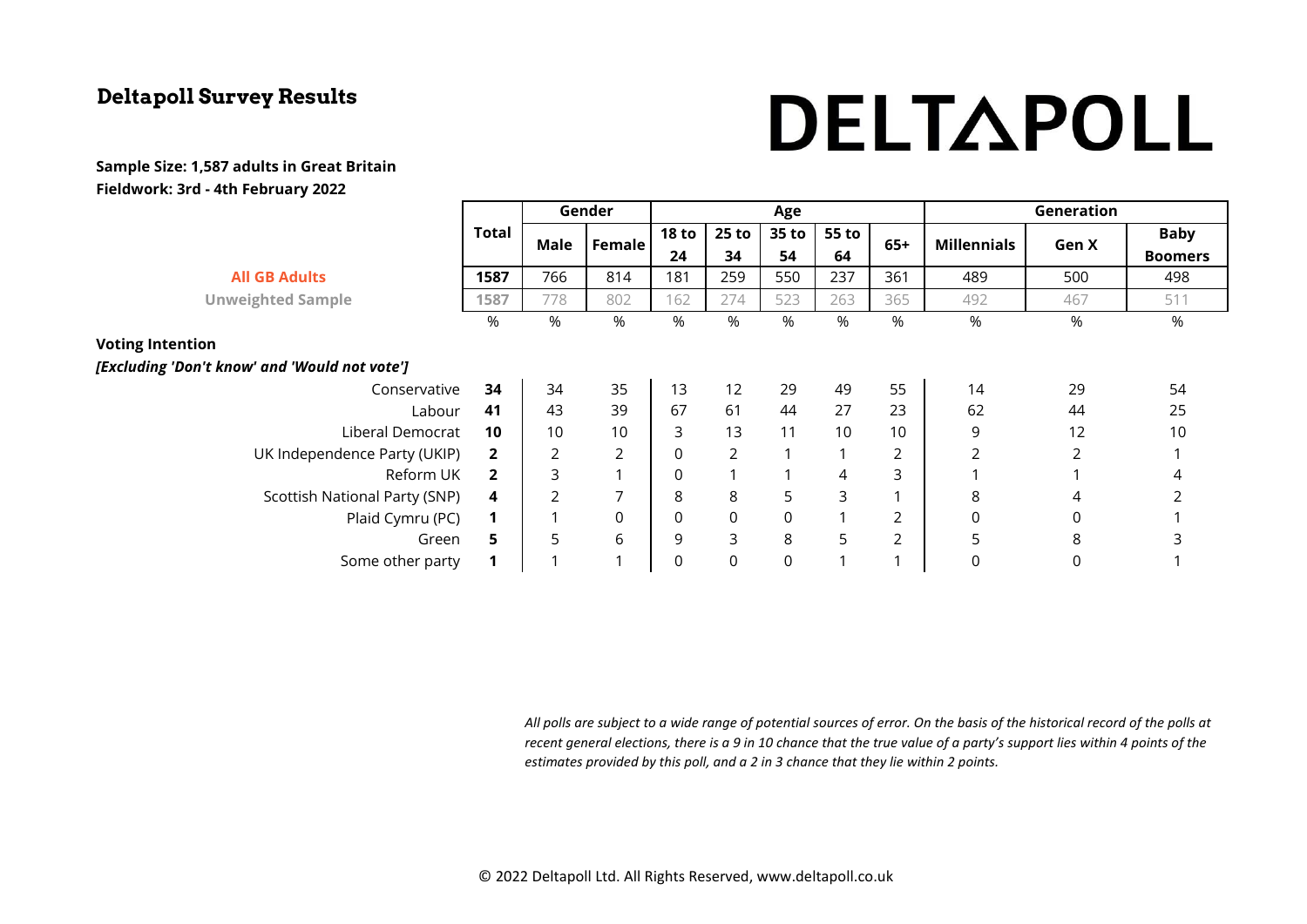#### **Sample Size: 1,587 adults in Great Britain Fieldwork: 3rd - 4th February 2022**

|                                               |                | <b>EU Ref Vote</b> |        | GE 19 Vote       |                |                | <b>Brexit Groups</b> |                |                  |                |                  |
|-----------------------------------------------|----------------|--------------------|--------|------------------|----------------|----------------|----------------------|----------------|------------------|----------------|------------------|
|                                               | Total          | Leave              | Remain | Con <sub>1</sub> | Lab            | Lib            | Other                | Con            | Con              | Lab            | Lab              |
|                                               |                |                    |        |                  |                | Dem            |                      | <b>Leavers</b> | <b>Remainers</b> | <b>Leavers</b> | <b>Remainers</b> |
| <b>All GB Adults</b>                          | 1587           | 670                | 625    | 614              | 455            | 160            | 143                  | 435            | 149              | 102            | 258              |
| <b>Unweighted Sample</b>                      | 1587           | 621                | 676    | 575              | 382            | 94             | 143                  | 395            | 159              | 76             | 269              |
|                                               | %              | $\%$               | %      | %                | %              | $\%$           | %                    | %              | %                | %              | %                |
| <b>Voting Intention</b>                       |                |                    |        |                  |                |                |                      |                |                  |                |                  |
| [Excluding 'Don't know' and 'Would not vote'] |                |                    |        |                  |                |                |                      |                |                  |                |                  |
| Conservative                                  | 34             | 55                 | 21     | 77               | $\mathbf{1}$   | 7              | 3                    | 77             | 78               | 2              |                  |
| Labour                                        | 41             | 22                 | 51     | 11               | 95             | 17             | 4                    | 10             | 16               | 96             | 92               |
| Liberal Democrat                              | 10             |                    | 15     | 4                | $\overline{2}$ | 71             | 4                    | 4              | 3                |                |                  |
| UK Independence Party (UKIP)                  | $\mathbf{2}$   | 4                  | 0      | $\overline{2}$   | $\mathsf 0$    | $\mathbf 0$    | 7                    | 3              | 0                | 0              | 0                |
| Reform UK                                     | $\overline{2}$ | 4                  | 0      | 3                | $\mathbf 0$    | 0              | 5                    | 4              | 2                | $\Omega$       | 0                |
| Scottish National Party (SNP)                 | 4              |                    | 5      | 0                | $\mathsf 0$    | $\mathbf 0$    | 39                   | 0              | 0                | 0              | 0                |
| Plaid Cymru (PC)                              |                |                    |        | $\mathbf 0$      | $\mathsf 0$    | 0              | 5                    | 0              | $\mathbf 0$      | $\Omega$       | 0                |
| Green                                         | 5.             | 6                  | 5      | 2                | $\mathbf{1}$   | $\overline{4}$ | 29                   | 2              |                  | 0              |                  |
| Some other party                              |                |                    |        | $\Omega$         | $\mathbf 0$    | 0              | 4                    |                | 0                |                | 0                |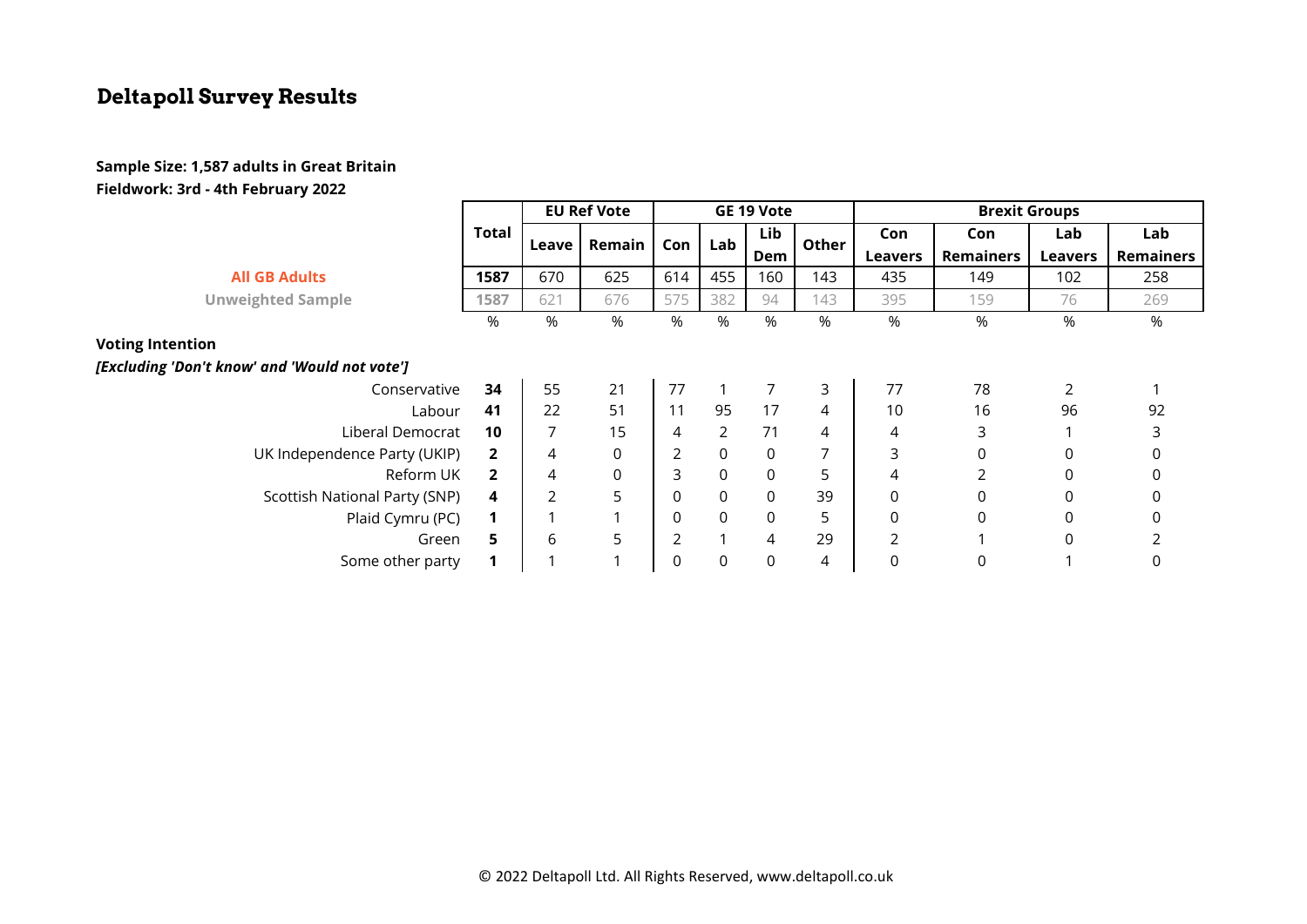#### **Sample Size: 1,587 adults in Great Britain Fieldwork: 3rd - 4th February 2022**

|                                               |                | Region           |                      |                  |              |              |                 |  |  |  |
|-----------------------------------------------|----------------|------------------|----------------------|------------------|--------------|--------------|-----------------|--|--|--|
|                                               | <b>Total</b>   | London           | <b>Rest of South</b> | <b>Midlands</b>  | <b>North</b> | <b>Wales</b> | <b>Scotland</b> |  |  |  |
| <b>All GB Adults</b>                          | 1587           | 213              | 515                  | 262              | 383          | 77           | 136             |  |  |  |
| <b>Unweighted Sample</b>                      | 1587           | 201              | 524                  | 266              | 379          | 80           | 137             |  |  |  |
|                                               | %              | %                | %                    | %                | %            | %            | %               |  |  |  |
| <b>Voting Intention</b>                       |                |                  |                      |                  |              |              |                 |  |  |  |
| [Excluding 'Don't know' and 'Would not vote'] |                |                  |                      |                  |              |              |                 |  |  |  |
| Conservative                                  | 34             | 27               | 43                   | 45               | 27           | 31           | 19              |  |  |  |
| Labour                                        | 41             | 54               | 32                   | 40               | 53           | 46           | 18              |  |  |  |
| Liberal Democrat                              | 10             | 8                | 13                   | 9                |              | 9            | 14              |  |  |  |
| UK Independence Party (UKIP)                  | $\overline{2}$ |                  | 3                    |                  |              | 0            | 0               |  |  |  |
| Reform UK                                     | $\overline{2}$ | $\overline{2}$   |                      |                  | 5            | 0            | 0               |  |  |  |
| Scottish National Party (SNP)                 | 4              | $\mathbf 0$      | 0                    | $\mathbf 0$      | 0            | 0            | 46              |  |  |  |
| Plaid Cymru (PC)                              | $\mathbf 1$    | $\boldsymbol{0}$ | 0                    | $\boldsymbol{0}$ | $\Omega$     | 11           | 0               |  |  |  |
| Green                                         | 5              | 8                |                      | ς                | 5            |              |                 |  |  |  |
| Some other party                              |                |                  | 0                    |                  |              |              |                 |  |  |  |